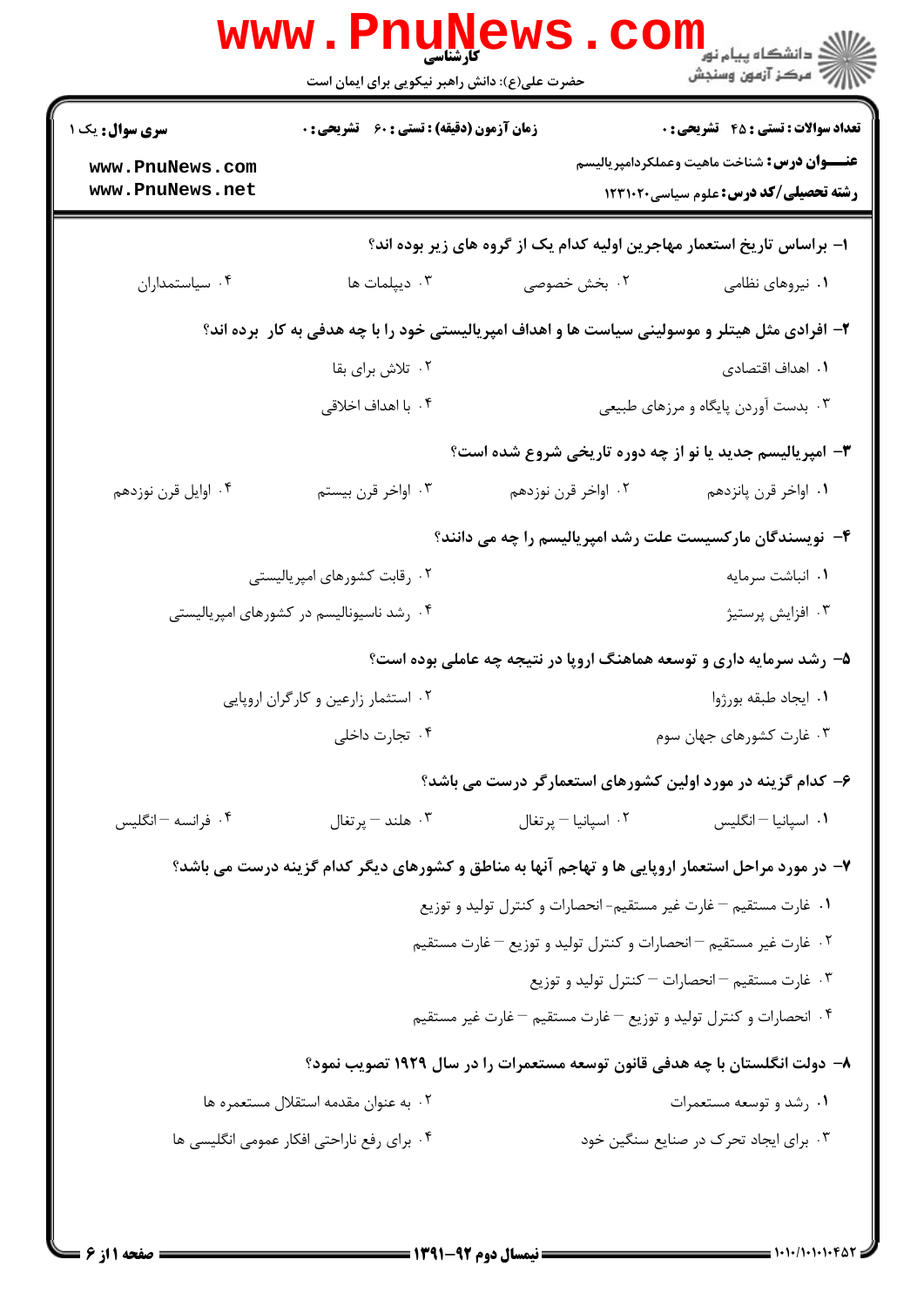|                                                                                                                              | WWW.PIIUN<br>حضرت علی(ع): دانش راهبر نیکویی برای ایمان است                                                    |                  | ڪ دانشڪاه پيا <sub>م</sub> نور<br><mark>√</mark> مرڪز آزمون وسنڊش                                     |
|------------------------------------------------------------------------------------------------------------------------------|---------------------------------------------------------------------------------------------------------------|------------------|-------------------------------------------------------------------------------------------------------|
| <b>سری سوال : ۱ یک</b>                                                                                                       | <b>زمان آزمون (دقیقه) : تستی : 60 ٪ تشریحی : 0</b>                                                            |                  | <b>تعداد سوالات : تستی : 45 گشریحی : 0</b>                                                            |
| www.PnuNews.com<br>www.PnuNews.net                                                                                           |                                                                                                               |                  | <b>عنــــوان درس :</b> شناخت ماهيت وعملكردامپرياليسم<br><b>رشته تحصیلی/کد درس:</b> علوم سیاسی ۱۲۳۱۰۲۰ |
|                                                                                                                              |                                                                                                               |                  | ۹- به طور کلی، استعمار چه تأثیراتی در مستعمره ها داشته است؟                                           |
|                                                                                                                              | ۰۲ افزایش توسعه سیاسی                                                                                         |                  | ۰۱ توسعه نسبی در همه زمینه ها                                                                         |
|                                                                                                                              | ۴. عقب ماندگی و توسعه نیافتگی                                                                                 |                  | ۰۳ توسعه اقتصادي و توسعه نيافتگي سياسي                                                                |
| ۱۰- به کار بردن اصطلاح جهان سوم توسط آلفرد سووی فرانسوی در سال ۱۹۵۶ در اشاره به کدام یک از مفاهیم زیر بوده است؟              |                                                                                                               |                  |                                                                                                       |
| ۰۴ سوسیالیست ها                                                                                                              | ۰۳ عدم تعهد                                                                                                   | ۰۲ طبقه سوم      | ۰۱ نیروی سوم                                                                                          |
|                                                                                                                              | 1۱– براساس طبقه بندی روستو از مراحل توسعه اقتصادی، کشورهای توسعه یافته غربی در کدام مرحله قرار دارند؟         |                  |                                                                                                       |
| ۰۴ مرحله در راه بلوغ                                                                                                         | ۰۳ مرحله خیز                                                                                                  | ۰۲ مرحله انتقالی | ۰۱ مصرف انبوه                                                                                         |
| ۱۲– کدام یک از اصطلاح های زیر با انتشار کمیسیون برانت در مسائل توسعه جهانی برای اطلاق به کشورهای توسعه نیافته به<br>کار رفت؟ |                                                                                                               |                  |                                                                                                       |
|                                                                                                                              | ۰۲ اصطلاح جهان سوم                                                                                            |                  | ۰۱ اصطلاح شمال- جنوب                                                                                  |
|                                                                                                                              | ۴. اصطلاح کشورهای فقیر و غنی                                                                                  |                  | ۰۳ اصطلاح کشورهای در حال توسعه                                                                        |
|                                                                                                                              |                                                                                                               |                  | ۱۳- کدام یک از امپراتوری های زیر را می توان پرچمدار امپریالیسم دانست؟                                 |
| ۰۴ آشور                                                                                                                      | ۰۳ روم                                                                                                        | ۰۲ اینکا         | ۰۱ آزتک                                                                                               |
|                                                                                                                              | ۱۴- براساس نظریه جمعیتی مالتوس جمعیت جهان هر چند سال دو برابر می شود و تولید مواد غذایی به چه صورتی افزایش می |                  | یابد؟                                                                                                 |
|                                                                                                                              |                                                                                                               |                  | ۰۱ جمعیت هر ۱۵ سال ۲ برابر – تولید مواد غذایی به مقدار ثابت                                           |
|                                                                                                                              |                                                                                                               |                  | ۰۲ جمعیت هر ۲۵ سال ۲ برابر – تولید مواد غذایی به مقدار ثابت                                           |
|                                                                                                                              |                                                                                                               |                  | ۰۳ جمعیت هر ۲۵ سال ۲ برابر – تولید مواد غذایی هر ۳۰ سال دو برابر                                      |
|                                                                                                                              |                                                                                                               |                  | ۰۴ جمعیت هر ۴۰ سال ۲ برابر – تولید مواد غذایی هر ۲۰ سال دوبرابر                                       |
|                                                                                                                              | ۱۵− «ارهاد» در نظریه بیوپولیتیک مشکلات روابط بین الملل را در ارتباط دادن چه عاملی به سیاست قابل حل می داند؟   |                  |                                                                                                       |
| ۰۴ ژنتیک                                                                                                                     | ۰۳ مذهب                                                                                                       | ۰۲ فرهنگ         | ۰۱ جغرافیا                                                                                            |
|                                                                                                                              | ۱۶– کدام یک از کشورهای زیر بزرگترین تبلیغ کننده خطر رشد جمعیت کشورهای جهان سوم می باشد؟                       |                  |                                                                                                       |
| ۰۴ فرانسه                                                                                                                    | ۰۳ روسیه                                                                                                      | ۰۲ انگلیس        | ١. آمريكا                                                                                             |
|                                                                                                                              |                                                                                                               |                  |                                                                                                       |

1.1./1.1.1.40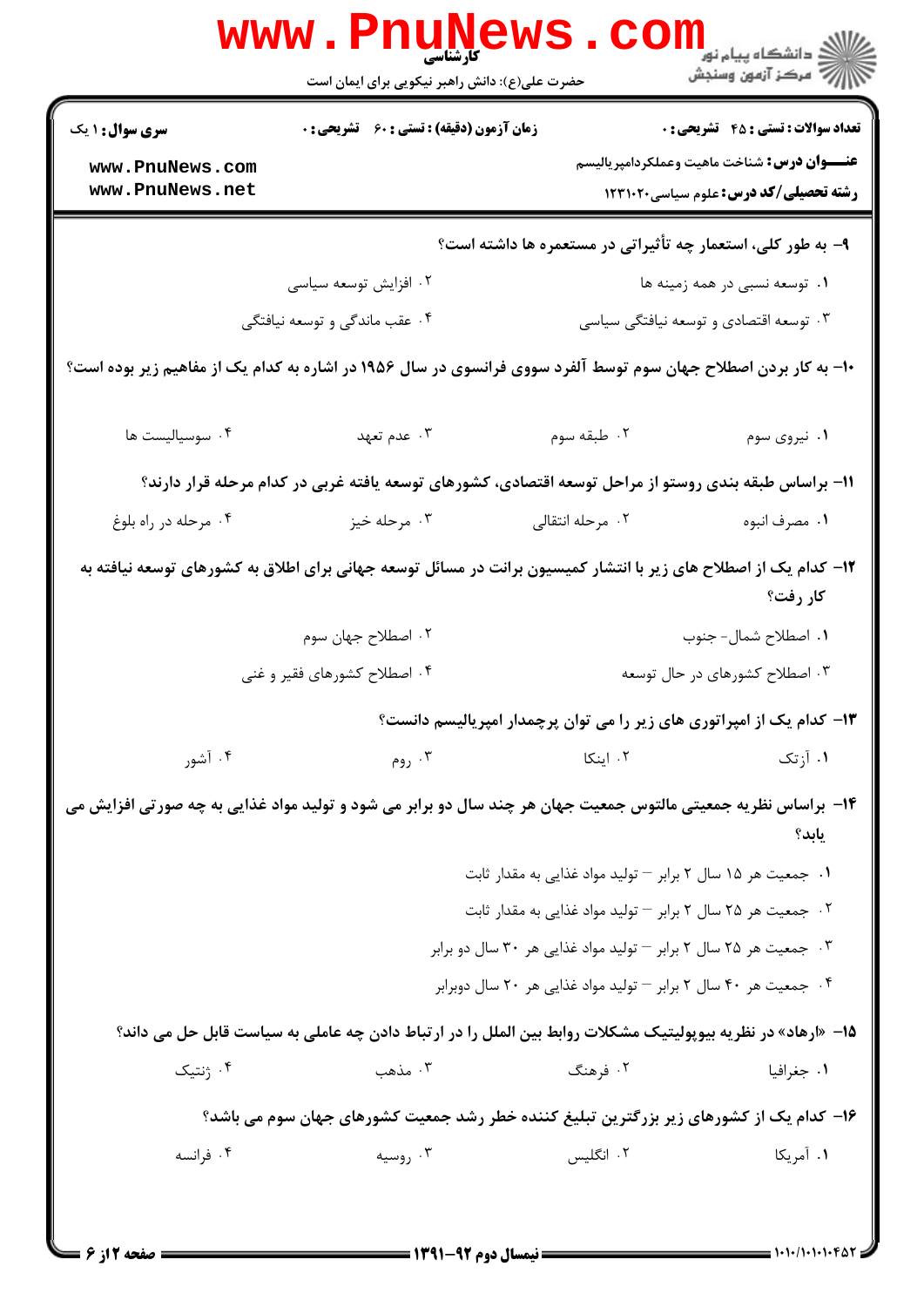|                                                    | www.PnuNews<br>حضرت علی(ع): دانش راهبر نیکویی برای ایمان است | دانشکاه پيام نور<br>(دانشکاه پيام نور<br>(د مرکز آزمون وسنجش                                            |  |
|----------------------------------------------------|--------------------------------------------------------------|---------------------------------------------------------------------------------------------------------|--|
| <b>سری سوال :</b> ۱ یک                             | <b>زمان آزمون (دقیقه) : تستی : 60 ٪ تشریحی : 0</b>           | <b>تعداد سوالات : تستي : 45 گشريحي : 0</b>                                                              |  |
| www.PnuNews.com                                    |                                                              | <b>عنــــوان درس:</b> شناخت ماهيت وعملكردامپرياليسم                                                     |  |
| www.PnuNews.net                                    |                                                              | <b>رشته تحصیلی/کد درس:</b> علوم سیاسی1۲۳۱۰۲۰                                                            |  |
|                                                    |                                                              | ۱۷– امروزه اعمال سیاست های استعماری در کشورهای توسعه نیافته و استثمار آنها از چه طریقی صورت می گیرد؟    |  |
|                                                    | ۰۲ اشغال و تصرف کشورهای توسعه نیافته                         | ٠١ غارت مستقيم                                                                                          |  |
| ۰۴ بهره سنگین وام های اعطایی به جهان سوم           |                                                              | ۰۳ کارتل های چند ملیتی                                                                                  |  |
|                                                    |                                                              | <b>۱۸</b> - امروزه مهمترین عامل فقر و گرسنگی جهانی چیست؟                                                |  |
|                                                    |                                                              | ۰۱ افزایش بی رویه جمعیت کشورهای در حال توسعه                                                            |  |
|                                                    |                                                              | ٠٢ افزايش رشد جمعيت در جهان                                                                             |  |
|                                                    |                                                              | ۰۳ تقسیم غیرعادلانه تولیدات و اعمال سیاست های استعماری                                                  |  |
|                                                    |                                                              | ۰۴ کاهش فزاینده تولیده مواد غذایی                                                                       |  |
|                                                    |                                                              | ۱۹- تقسیم کامل آفریقا بین استعمارگران در کدام یک از کنفرانس های زیر صورت گرفت؟                          |  |
|                                                    | ۰۲ کنفرانس برلین ۱۸۸۵-۱۸۸۴                                   | ۰۱ كنفرانس وين ۱۸۱۵                                                                                     |  |
|                                                    | ۰۴ کنفرانس ورسای ۱۹۱۹                                        | ۰۳ کنفرانس اکس لاشاپل ۱۸۱۶                                                                              |  |
|                                                    |                                                              | +۲- شکوفایی شهر لیورپول انگلیس که به انقلاب صنعتی کمک زیادی کرد در نتیجه کدام یک از مسائل زیر ایجاد شد؟ |  |
| ۰۴ تجارت مواد معدنی                                | ۰۳ تجارت طلا                                                 | ۰۲ تجارت ادویه<br>۰۱ تجارت برده                                                                         |  |
|                                                    |                                                              | <b>۲۱</b> - معجزه اقتصادی آلمان در دهه ۱۹۶۰ در اثر چه عاملی بوجود آمد؟                                  |  |
|                                                    | ۰۲ نیروی کار مهمان ترک، یونانی و یوگسلاوی                    | ۰۱ نیروی کار تحصیل کرده و منضبط آلمانی                                                                  |  |
|                                                    | ۰۴ کمک های آمریکا                                            | ۰۳ استثمار کردن مستعمره های آلمان                                                                       |  |
|                                                    |                                                              | ۲۲- کدام یک از گزینه های زیر در مورد دلیل گسترش تجارت کودک در جهان درست می باشد؟                        |  |
| ۰۲ تأمین آتیه روشن و زندگی مرفه برای این کودکان    |                                                              | ۰۱ نجات کودکان جهان سوم از فقر و گرسنگی                                                                 |  |
| ۰۴ کمبود کودک در جهان اول و زیادی کودک در جهان سوم |                                                              | ۰۳ برای کنترل جمعیت کشورهای توسعه نیافته                                                                |  |
|                                                    |                                                              | ۲۳– هدف کشورهای استعمارگر از ایجاد نظام اقتصاد تک محصولی در مستعمره ها چه بوده است؟                     |  |
|                                                    | ۰۲ تولید برای صادرات                                         | ۰۱ آماده کردن مستعمره ها برای استقلال                                                                   |  |
|                                                    | ۰۴ رفع فقر و گرسنگی مستعمره ها                               | ۰۳ برآورده کردن نیازهای داخلی مستعمره ها                                                                |  |
|                                                    |                                                              | ۲۴– کدام یک از کشورهای زیر در نتیجه استعمار بیش از همه تحت تأثیر اعتیاد قرار گرفته اند؟                 |  |
| ۰۴ چين                                             | ۰۳ فیلیپین                                                   | ۰۲ هند<br>۰۱ ژاپن                                                                                       |  |
|                                                    |                                                              |                                                                                                         |  |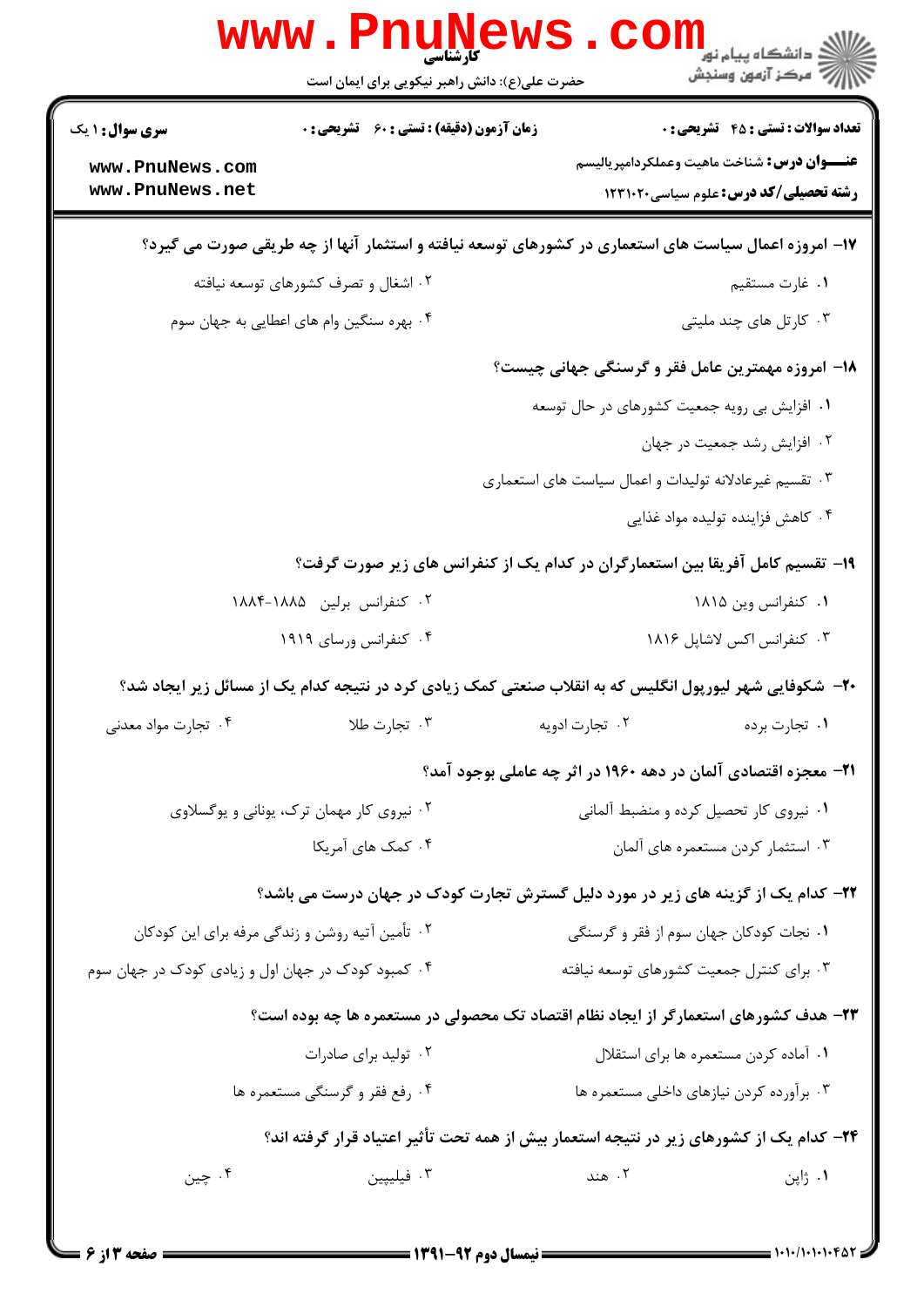|                                                                            | <b>WWW.PHUNE</b><br>حضرت علی(ع): دانش راهبر نیکویی برای ایمان است                                              |                                                                               | ی دانشگاه پیام نور<br>اگر مرکز آزمون وسنجش         |
|----------------------------------------------------------------------------|----------------------------------------------------------------------------------------------------------------|-------------------------------------------------------------------------------|----------------------------------------------------|
| <b>سری سوال : ۱ یک</b>                                                     | <b>زمان آزمون (دقیقه) : تستی : 60 ٪ تشریحی : 0</b>                                                             |                                                                               | <b>تعداد سوالات : تستي : 45 گشریحي : 0</b>         |
| www.PnuNews.com                                                            |                                                                                                                |                                                                               | <b>عنـــوان درس:</b> شناخت ماهيت وعملكردامپرياليسم |
| www.PnuNews.net                                                            |                                                                                                                |                                                                               | <b>رشته تحصیلی/کد درس:</b> علوم سیاسی1۲۳۱۰۲۰       |
|                                                                            | ۲۵- در ایران برای مبارزه با اعتیاد که نتیجه رفتار استعمارگران بود، قانون منع کشت تریاک در چه دوره ای تصویب شد؟ |                                                                               |                                                    |
|                                                                            | ۰۲ دوره مظفرالدین شاه                                                                                          |                                                                               | ٠١ دوره ناصرالدين شاه                              |
|                                                                            | ۰۴ دوره پس از کودتای ۲۸ مرداد ۱۳۳۲                                                                             |                                                                               | ۰۳ دوره نخست وزیری دکتر مصدق                       |
| ۲۶- یکی از علل اصلی شکست بزرگترین قدرت جهان (آمریکا) در جنگ ویتنام چه بود؟ |                                                                                                                |                                                                               |                                                    |
| ۰۲ توانمندی شوروی در کمک به کمونیست های ویتنام                             |                                                                                                                |                                                                               | ٠١. ضعف تكنولوژي نظامي                             |
|                                                                            | ۰۴ بحران اقتصادي در آمريكا                                                                                     |                                                                               | ٠٣ اعتياد به مواد مخدر جوانان آمريكا               |
|                                                                            | ۲۷- کدام یک از گزینه های زیر مربوط به ویژگی تجارت جهانی پس از شروع استعمار می باشد؟                            |                                                                               |                                                    |
|                                                                            | ۰۲ در مبادله کالا منافع طرفین مورد توجه بود                                                                    |                                                                               | ٠١. مبادله كالا غالباً پاياپاى بود                 |
|                                                                            | ۰۴ داوطلبانه و آگاهانه بود                                                                                     |                                                                               | ۰۳ برای رفع نیازهای متقابل نبود                    |
|                                                                            |                                                                                                                | ۲۸– مهمترین تولید کنندگان پارچه تا سال ۱۸۶۰ چه کشورهایی بودند؟                |                                                    |
| ۰۴ آلمان و هند                                                             | ۰۳ هندوستان و چين                                                                                              | ۰۲ اسپانیا و انگلستان                                                         | ۰۱ انگلستان و بلژیک                                |
|                                                                            |                                                                                                                | ۲۹- علت اصلی جنگ داخلی شمال و جنوب آمریکا (۱۸۶۴-۱۸۶۱) چه بود؟                 |                                                    |
|                                                                            |                                                                                                                |                                                                               | ۰۱ تلاش برای لغو برده داری از طرف شمال             |
|                                                                            |                                                                                                                |                                                                               | ٠٢ تلاش استعمار انگليس براي تفرقه بين آنها         |
|                                                                            | ۰۳ تلاش شمال برای ایجاد محدودیت گمرکی و مخالفت جنوب با آن                                                      |                                                                               |                                                    |
|                                                                            |                                                                                                                | ۰۴ اختلاف نظر بین شمال و جنوب در مورد رابطه با انگلیس                         |                                                    |
|                                                                            |                                                                                                                | ۳۰– در مورد تقسیم کار بین المللی بعد از انقلاب صنعتی کدام گزینه درست می باشد؟ |                                                    |
|                                                                            | ۰۲ ارزان تر شدن کالا برای مصرف کنندگان جهان سوم                                                                |                                                                               | ٠١ ايجاد تخصص و كاهش هزينه توليد در جهان           |
| ۰۴ توسعه و شکوفایی اقتصادی کشورهای کمتر توسعه یافته                        |                                                                                                                | ۰۳ تثبیت سلطه کشورهای استعمارگر بر سایر نقاط جهان                             |                                                    |
|                                                                            |                                                                                                                | <b>۳۱</b> - جنگ جهانی اول در نتیجه کدام یک از عوامل زیر به وقوع پیوست؟        |                                                    |
|                                                                            | ٠٢ نتيجه رفتار تهاجمي امريكا                                                                                   |                                                                               | ۰۱ نتیجه تضاد و اختلاف کشورهای امپریالیستی         |
|                                                                            | ۰۴ نتیجه تضاد منافع بین ژاپن و کشورهای اروپایی                                                                 |                                                                               | ۰۳ نتیجه تضاد ایدئولوژیک بین آلمان و شوروی         |
|                                                                            | ۳۲– کدام یک از دانشمندان زیر تخصصی شدن را پیش نیاز هرگونه پیشرفت اقتصادی می داند؟                              |                                                                               |                                                    |
| ۰۴ جان استوارت ميل                                                         | ۰۳ آدام اسمیت                                                                                                  | ۰۲ رائول پربیش                                                                | ۰۱ فردریک لیست                                     |
|                                                                            |                                                                                                                |                                                                               |                                                    |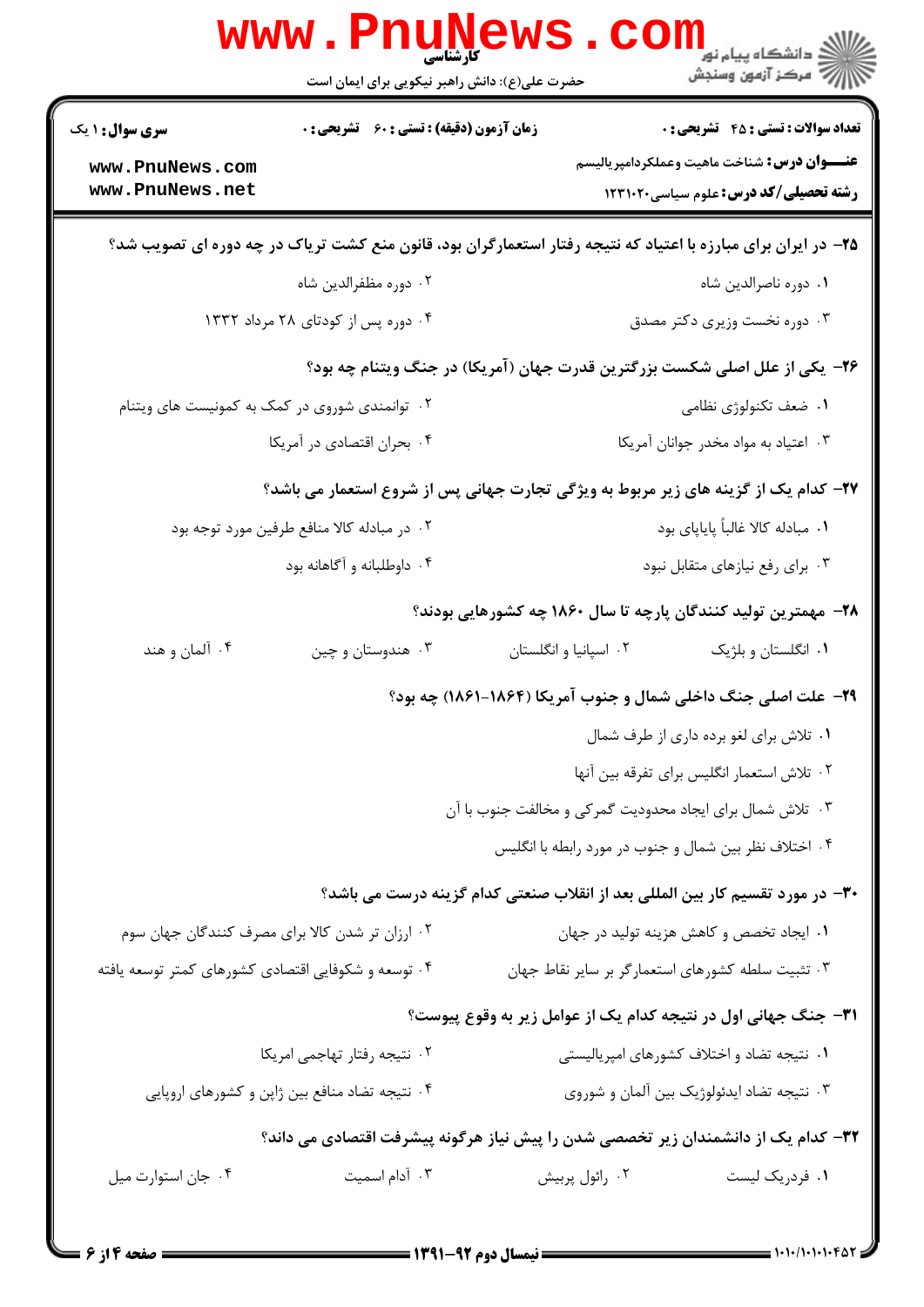|                                    | www.PnuNews<br>کارشناسی                            | دانشگاه پيام نور<br>ا∛ مرکز آزمون وسنجش                                                                                                               |
|------------------------------------|----------------------------------------------------|-------------------------------------------------------------------------------------------------------------------------------------------------------|
|                                    | حضرت علی(ع): دانش راهبر نیکویی برای ایمان است      |                                                                                                                                                       |
| <b>سری سوال :</b> ۱ یک             | <b>زمان آزمون (دقیقه) : تستی : 60 ٪ تشریحی : 0</b> | <b>تعداد سوالات : تستی : 45 قشریحی : 0</b>                                                                                                            |
| www.PnuNews.com<br>www.PnuNews.net |                                                    | <b>عنـــوان درس:</b> شناخت ماهيت وعملكردامپرياليسم<br><b>رشته تحصیلی/کد درس:</b> علوم سیاسی1۲۳۱۰۲۰                                                    |
|                                    |                                                    | ۳۳– کدام گزینه در مورد سیاست های تعرفه ای کشورهای امپریالیستی (تجارت آزاد یا سیستم حمایتی) در مستعمره های خود<br>در دوران امپریالیسم نو درست می باشد؟ |
|                                    | ۰۲ امپراتوری اسپانیا تجارت آزاد داشت               | ٠١ امپراتوري فرانسه تجارت آزاد داشت                                                                                                                   |
|                                    | ۰۴ امپراتوری هلند سیستم حمایتی داشت                | ۰۳ امپراتوری آمریکا سیستم حمایتی داشت                                                                                                                 |
|                                    |                                                    | <b>۳۴</b> – کدام گزینه نشان دهنده اولین انتقادها نسبت به امپریالیسم می باشد؟                                                                          |
|                                    |                                                    | ۰۱ انتقاد مارکسیست ها نسبت به بازار آزاد در قرن نوزدهم                                                                                                |
|                                    |                                                    | ۲.  انتقاد جی. ا. هابسون به امپریالیسم اقتصادی در اوایل قرن بیستم                                                                                     |
|                                    |                                                    | ۰۳ انتقاد به رفتار اسپانیایی ها با سرخپوستان در قرن شانزدهم                                                                                           |
|                                    |                                                    | ۰۴ انتقاد ویلسون رئیس جمهور آمریکا بعد از جنگ جهانی اول                                                                                               |
|                                    |                                                    | ۳۵- الگوی رشد "هارود – دومار" چه چیزی را عامل اصلی رشد می داند؟                                                                                       |
|                                    | ۰۲ سرمایه گذاری                                    | ٠١. وام و استقراض خارجي                                                                                                                               |
|                                    | ۰۴ توریسم                                          | ۰۳ تجارت آزاد                                                                                                                                         |
|                                    |                                                    | ۳۶- والت روستو چه عاملی را مانع کلیدی در مقابل رشد کشورهای رشد کشورهای توسعه نیافته می داند؟                                                          |
|                                    | ۰۲ رفتار امپریالیست ها                             | ۰۱ دام تعادل                                                                                                                                          |
| ۰۴ وام و بدهی ها                   |                                                    | ۰۳ تحولات تكنيكي محدود                                                                                                                                |
|                                    |                                                    | ۳۷– آندره گوندر فرانک توسعه نیافتگی آمریکای لاتین را ناشی از چه عاملی می داند؟                                                                        |
|                                    | ۰۲ استعمار اروپائیان                               | ٠١. استبداد                                                                                                                                           |
|                                    | ۰۴ کاپیتالیسم مدرن                                 | ۰۳ قطبی شدن کشورهای صنعتی                                                                                                                             |
|                                    |                                                    | <b>۳۸</b> - تئوری «مبادله نابرابر» توسط کدام یک از افراد زیر مطرح شده است؟                                                                            |
| ۰۴ سلسو فورتادو                    | ۰۳ پل باران                                        | ٠٢ امانوئل والرشتاين<br>۰۱ آرگیوی امانوئل                                                                                                             |
|                                    |                                                    | ۳۹- جایگزین «گات» کدام یک از نهادهای زیر می باشد؟                                                                                                     |
|                                    | ۰۲ بانک جهان <sub>ی</sub>                          | ۰۱ سازمان همکاری اقتصادی و توسعه                                                                                                                      |
|                                    | ۰۴ سازمان تجارت جهانی                              | ٠٣ صندوق بين المللي پول                                                                                                                               |
|                                    |                                                    |                                                                                                                                                       |